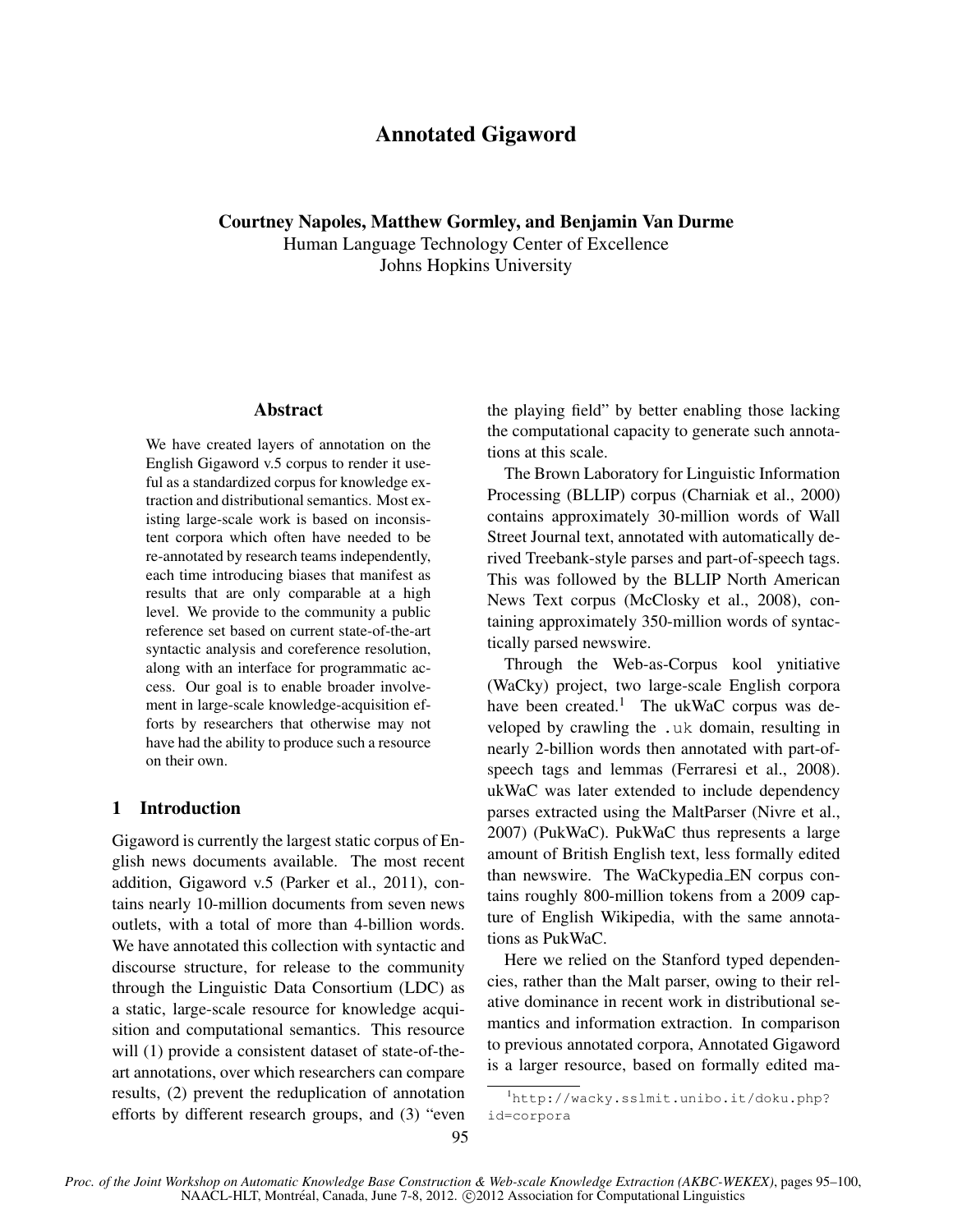terial, that has additional levels of annotation, and reflects the current state of the art in text processing.

In particular, our collection provides the following for English Gigaword v.5 (referred to as *Gigaword* below):

- 1. tokenized and segmented sentences,
- 2. Treebank-style constituent parse trees,
- 3. syntactic dependency trees,
- 4. named entities, and
- 5. in-document coreference chains.

The following provides motivation for such a resource, the tools employed, a description of the programmatic interface provided alongside the data, and examples of ongoing work already enabled by this resource.

### 2 Motivation

Our community has long had a strong dependence on syntactically annotated corpora, going back at least as far as the Brown corpus (Francis and Kučera, 1964 1971 1979). As manual annotation of syntactic structure is expensive at any large scale, researchers have regularly shifted their reliance to automatically parsed corpora when concerned with statistics of cooccurrence.

For example, Church and Hanks (1990) pioneered the use of Pointwise Mutual Information (PMI) in the field, with results provided over syntactic derivations on a 44-million-word corpus of newswire, showing correlations such as the verb *drink/V* associating with direct objects *martinis*, *cup water*, *champagne*, *beverage*, *cup coffee*, and so on. This was followed by a large number of related efforts, such as that by Lin and Pantel (2001): Discovery of Inference Rules from Text (DIRT), aimed at building a collection of paths sharing distributionally similar nominal anchors, over syntactic dependency structures automatically derived from newswire text.

While these efforts are popularly known and constitute established methodological baselines within knowledge acquisition and computational semantics, the underlying annotated corpora are not public resources. As such, direct comparison to their methods are difficult or impossible.

Further examples of popularly known results that are difficult to reproduce include the large-scale information extraction results surrounding TextRunner (Yates et al., 2007), or the script induction efforts first described by Chambers and Jurafsky (2008). In the latter, coreference chains were required in addition to syntactic parsing: a further computationally expensive requirement.

Often researchers will provide full resultant derived resources, such as the DIRT rules or narrative chains (Chambers and Jurafsky, 2010). While this is to be encouraged (as opposed to merely allowing limited web-based access), there are likely a number of researchers that would prefer to tune, adapt, and modify large-scale extraction algorithms, if only they had ready access to the preprocessed collections that led to such resources. This is especially the case now, as interest in Vector Space Models (VSMs) for semantics gain increased attention within Cognitive (Mitchell and Lapata, 2010) and Computer (Turney and Pantel, 2010) Science: such models are often reliant on co-occurrence counts derived over large numbers of syntactically analyzed sentences.

# 3 Annotations

Gigaword was annotated in three steps: (1) preprocess the data and identify which sentences were to be annotated, (2) derive syntactic parses, and (3) post-process the parsed output to derive syntactic dependencies, named entities, and coreference chains. The second step, parsing, took the majority of our efforts: 10.5 days, using 16 GB of memory and 8 cores per Gigaword file. Using six machines, each with 48 cores and 128 GB of memory, we parsed roughly 700-thousand lines per hour.

### 3.1 Preprocessing

Gigaword has an SGML-style markup which does not differentiate between different types of body text. For example, list items are not distinguished from complete sentences. Therefore, we coarsely identified all non-sentential lines (list items) by lines with more than one character preceding the first nonspace character, after inspection of several randomly sampled documents.

The remaining lines from the <HEADLINE> and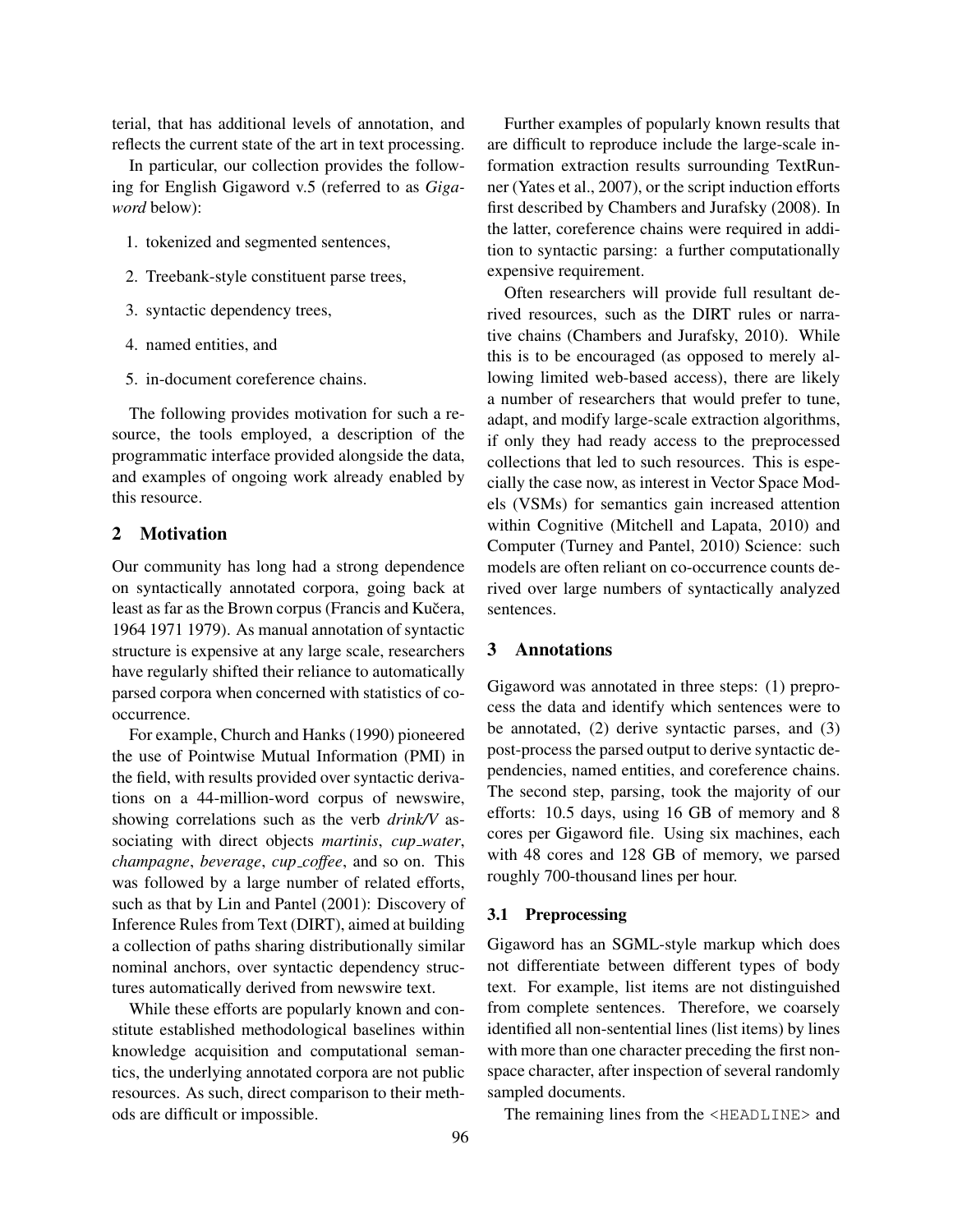<TEXT> fields were segmented into sentences using the open-source tool Splitta, which reported the lowest error rate for English sentence segmentation (Gillick, 2009). Sentences were tokenized using a Penn-Treebank tokenizer (from the Stanford CoreNLP toolkit<sup>2</sup>). We skipped all sentences with more than 100 tokens because we observed that these sentences were often the result of sentence segmentation failure or concatenated list items. In total, we parsed 183,119,464 sentences from the collection. Our release includes information about which sentences were omitted. In an initial estimate of one file containing 548,409 sentences, we dropped 1,197 sentences due to length constraints, which is less than one percent of the total sentences.

### 3.2 Parsing

We have Penn-Treebank-style parses for the 183 million sentences described above, using the stateof-the-art co-trained English parser described in Huang et al. (2010). After consulting the authors, we used the self-trained (using product model) sixthround grammar (ST-Prod grammar), because it had high accuracy<sup>3</sup> without the exceptional computational burden of a full product of grammars (which was expected to provide only slight improvement, but at significant computational cost).

### 3.3 Post-Syntactic Processing

We modified the Stanford CoreNLP pipeline to make use of the parse trees from the previous step, in order to then extract dependency structures, named entities, and coreference chains.<sup>4</sup>

Three types of dependency structures were generated and stored: basic typed dependencies, collapsed dependencies, and collapsed dependencies with conjunction dependencies propagated. See de Marneffe and Manning (2008) for details.

We used the best performing coreferenceresolution system (Lee et al., 2011) to extract coreference chains over the approximately 180-million sentences in the  $\langle \text{TEXT} \rangle$  of each document.

<sup>2</sup>http://nlp.stanford.edu/software/ corenlp.shtml

#### 3.4 Storage

The data is stored in a form similar to the original Gigaword formatting along with XML annotations containing our additional markup. There is one file corresponding to each file distributed with the Gigaword corpus. The total uncompressed size of the collection is 400 GB, while the original Gigaword is about 26 GB, uncompressed.

### 4 Programmatic Access

We provide tools for reading the annotated data, including a Java API which provides convenient object representations for the contents of the XML files. Where appropriate, we use the original Stanford toolkit objects, such as *TypedDependency* and *WordLemmaTag*.

We also provide a suite of command-line tools, built on the Java API, for writing out each individual type of annotation in a common text annotation format. For example, one can print out only the partof-speech tags, or only the dependencies for all the documents in an annotated file.

To parse the XML, we use the VTD-XML $<sup>5</sup>$  pars-</sup> ing model (Zhang, 2008) and its open-source implementation for a 64-bit Java Virtual Machine. The VTD-XML parser allows for random access, while maintaining a very small memory footprint by memory mapping the XML file and maintaining an inmemory index based on the Virtual Token Descriptor (VTD), a concise binary encoding of the XML tokens. Building on VTD-XML, we also provide a streaming mode that processes and keeps in memory only one news document at a time.

The efficiency and ease of extensibility of our tool are a byproduct of it being built on the VTD-XML library. As an example, to parse one XML file (470 MB) consisting of 33,108 sentences into an object-oriented representation of the dependency parses and accumulate sufficient statistics about dependency edge counts requires just over 30 seconds using a 64 MB of heap space and a single core of an Intel Xeon 2.66 Ghz CPU.

 $3$ Avg. F score = 91.4 on WSJ sec 22

<sup>4</sup>The Stanford CoreNLP pipeline assumes all aspects of processing are performed with its own tools; the modifications were required to replace the parsing component with an external tool.

<sup>5</sup>http://vtd-xml.sourceforge.net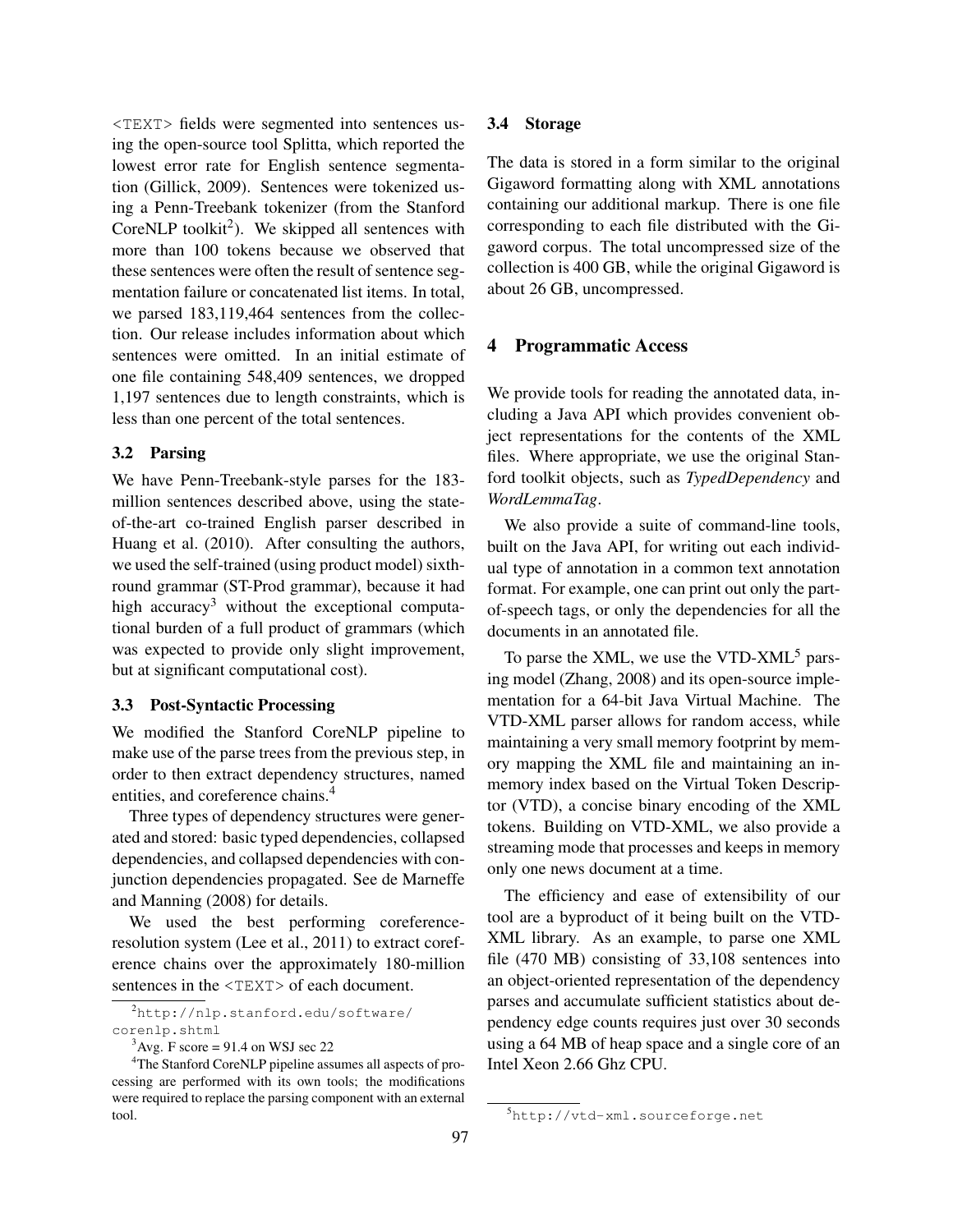| Path                                                            | <b>Gloss</b>        | $\cos$ |
|-----------------------------------------------------------------|---------------------|--------|
| NNS:nsubj:VBD $\leftarrow \text{dived} \rightarrow$ VBD:dobj:NN | X dived Y           | 1.0000 |
| $NNS:nsubj:VBD \leftarrow slumped \rightarrow VBD:dobj: NN$     | X slumped Y         | 0.9883 |
| $NNS:nsubj: VBD \leftarrow plunge d \rightarrow VBD: dobj: NN$  | X plunged Y         | 0.9831 |
| NNS:nsubj:VBD←gained→VBD:dobj:NN                                | X gained Y          | 0.9831 |
| NNS:nsubj:VBD←soared→VBD:dobj:NN                                | X soared Y          | 0.9820 |
| NNS:nsubj:VBD←leapt→VBD:dobj:NN                                 | X leapt Y           | 0.9700 |
| NNS:nsubj:VBD←eased→VBD:dobj:NN                                 | X eased Y           | 0.9700 |
| NNS:pobj:IN←of←IN:prep:NN←index←NN:nsubj:VBD←rose→VBD:dobj:NN   | $X$ 's index rose Y | 0.9685 |
| $NNS:nsubj: VBD \leftarrow sank \rightarrow VBD:dobj: NN$       | X sank Y            | 0.9685 |
| NNS:pobj:IN←of←IN:prep:NN←index←NN:nsubj:VBD←fell→VBD:dobj:NN   | X's index fell Y    | 0.9621 |

Table 1: Relations most similar to "X dived Y" as found in Annotated Gigaword using approximate search.

| Path                                                        | <b>Gloss</b> | Cos    |
|-------------------------------------------------------------|--------------|--------|
| $NN:nsubj:VBD \leftarrow gained \rightarrow VBD:dobj: NNS$  | X gained Y   | 1.0000 |
| $NN:nsubj:VBD \leftarrow climbed \rightarrow VBD:dobj: NNS$ | X climbed Y  | 0.9883 |
| $NN:nsubj:VBD \leftarrow won \rightarrow VBD:dobj: NNS$     | X won Y      | 0.9808 |
| $NN:nsubj:VBD \leftarrow rose \rightarrow VBD:dobj: NNS$    | X rose Y     | 0.9783 |
| NN:nsubj:VBD← <i>dropped</i> →VBD:dobj:NNS                  | X dropped Y  | 0.9743 |
| $NN:nsubj:VBD \leftarrow edged \rightarrow VBD:dobj: NNS$   | X edged Y    | 0.9700 |

Table 2: Relations most similar to "X gained Y" as found in Annotated Gigaword using approximate search.

## 5 Example Applications

The following gives two examples of work this resource and interface have already enabled.<sup>6</sup>

### 5.1 Shallow Semantic Parsing

Ongoing work uses this resource to automatically extract relations, in the spirit of Lin and Pantel (2001) (DIRT) and Poon and Domingos (2009) (USP). First, DIRT-like dependency paths between nominal anchors are extracted and then, using these observed nominal arguments to construct feature vectors, similar paths are discovered based on an approximate nearest-neighbor scheme as employed by Ravichandran et al. (2005). For example, the most similar phrases to "X dived/gained Y" found using this method are shown in Tables 1 and 2 (e.g. *the Nasdaq dived 3.5 percent*). Deriving examples such as these required relatively minor amounts of effort, but only once a large annotated resource and supporting tools became available.

### 5.2 Enabling Meaning-preserving Rewriting

In a related project, Annotated Gigaword enabled Ganitkevitch et al. (2012) to perform large-scale extraction of rich distributional signatures for English phrases. They compiled the data into a flat corpus containing the constituency parse, lemmatization, and basic dependencies for each sentence. For each phrase occurring in the sentence, contextual features were extracted, including:

- Lexical, lemma, and part-of-speech  $n$ -gram features, drawn from an m-word window to the right and left of the phrase.
- Features based on dependencies for both links into and out of the phrase, labeled with the corresponding lexical item, lemma, and part of speech. If the phrase was syntactically wellformed, lexical, lemma, and part-of-speech features for its head were also included.
- Syntactically informed features for constituents governing the phrase, as well as for CCG-style slashed constituent labels for the phrase, into individual features by governing constituent and left- or right-missing constituent.

 ${}^{6}$ Both applications additionally rely on the Jerboa toolkit (Van Durme, 2012), in order to handle the large scale of features and instances extractable from Annotated Gigaword.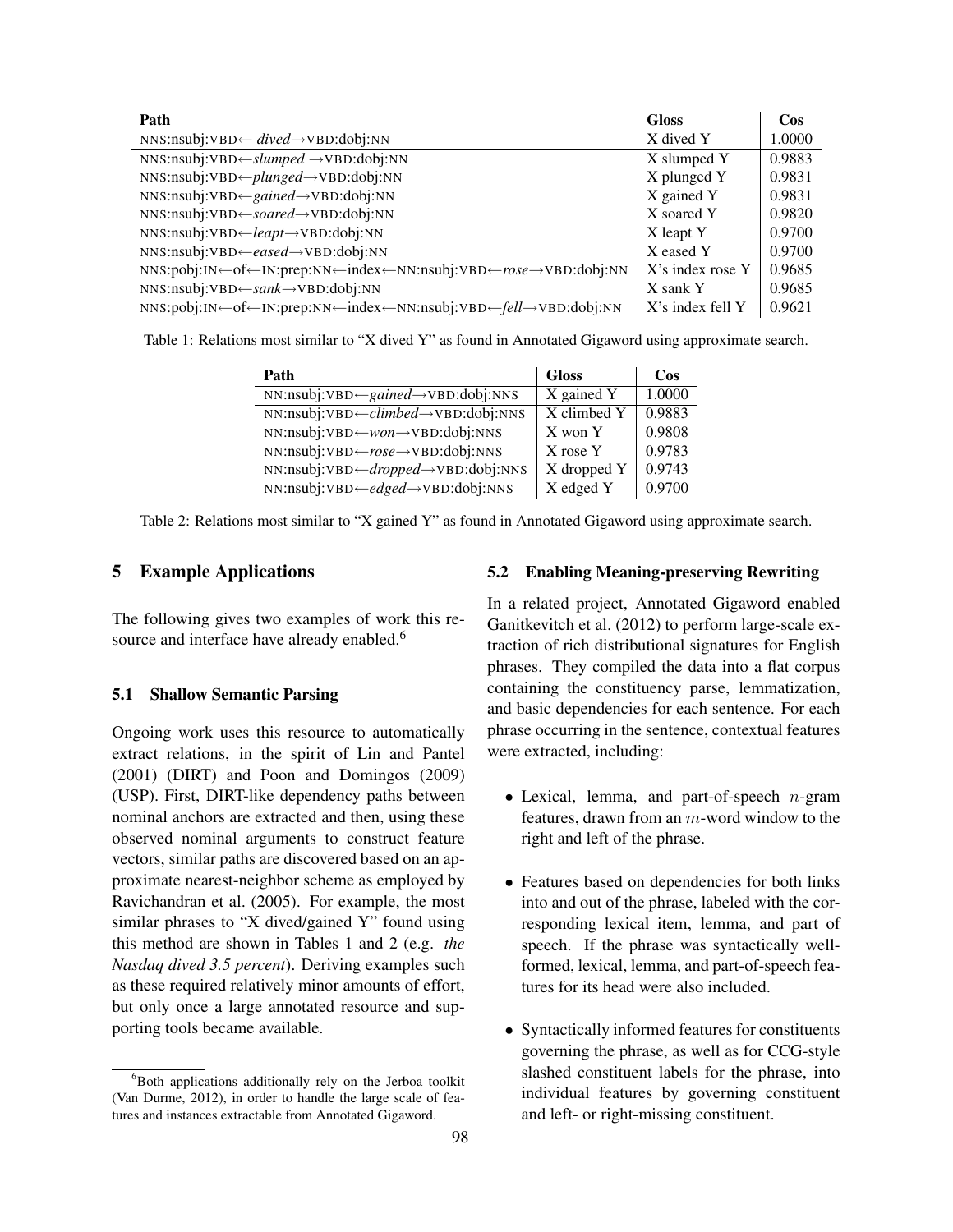These features extracted from Annotated Gigaword were successfully used to score paraphrase similarity in a text-to-text generation system. Due to its much more diverse feature set, the resulting collection of 12-million rich feature vectors yielded significantly better output (as judged by humans) than a vastly larger collection of 200-million phrases derived from a web-scale n-gram corpus.

# 6 Conclusion

As interest in methods requiring large-scale data continues to grow, it becomes ever more important that standard reference collections of preprocessed collections be made available. Annotated Gigaword represents an order of magnitude increase over syntactically parsed corpora currently available via the LDC. Further, it includes Stanford syntactic dependencies, a shallow semantic formalism gaining rapid community acceptance, as well as named-entity tagging and coreference chains. Throughout we have relied on state-of-the-art tools, providing researchers a level playing field to experiment with and compare methods for knowledge acquisition and distributional semantics.

### Acknowledgments

The authors wish to thank Juri Ganitkevich, Xuchen Yao, Chris Callison-Burch, Benjamin Shayne and Scott Roberts for their feedback and assistance. This work was partly supported by the National Science Foundation under Grant Nos. DGE-0707427 and DGE-1232825, and by the Johns Hopkins University Human Language Technology Center of Excellence.

### **References**

- Nathanael Chambers and Dan Jurafsky. 2008. Unsupervised learning of narrative event chains. In *Proceedings of the Annual Meeting of the Association of Computational Linguistics: Human Language Technologies (ACL08: HLT)*, pages 789–797, Columbus, Ohio. Association for Computational Linguistics.
- Nathanael Chambers and Dan Jurafsky. 2010. A database of narrative schemas. In *Proceedings of the Seventh International Conference on Language Resources and Evaluation (LREC'10)*, Valletta, Malta. European Language Resources Association (ELRA).
- Eugene Charniak, Don Blaheta, Niyu Ge, Keith Hall, John Hale, and Mark Johnson. 2000. *BLLIP 1987-89 WSJ Corpus Release 1*. Linguistic Data Consortium.
- Kenneth Ward Church and Patrick Hanks. 1990. Word association norms, mutual information, and lexicography. *Computational Linguistics*, 16(1):22–29.
- Marie-Catherine de Marneffe and Christopher D. Manning. 2008. Stanford typed dependencies manual. *http://nlp.stanford.edu/software/dependencies manual. pdf*.
- Adriano Ferraresi, Eros Zanchetta, Marco Baroni, and Silvia Bernardini. 2008. Introducing and evaluating ukWaC, a very large web-derived corpus of English. In *Proceedings of the 4th Web as Corpus Workshop (WAC-4) Can we beat Google*, pages 47–54.
- W. Nelson Francis and Henry Kučera. 1964, 1971, 1979. A Standard Corpus of Present-Day Edited American English, for use with Digital Computers (Brown).
- Juri Ganitkevitch, Benjamin Van Durme, and Chris Callison-Burch. 2012. Monolingual distributional similarity for text-to-text generation. In *Proceedings of the First Joint Conference on Lexical and Computational Semantics (\*SEM)*.
- Dan Gillick. 2009. Sentence boundary detection and the problem with the US. In *Proceedings of Human Language Technologies: The 2009 Annual Conference of the North American Chapter of the Association for Computational Linguistics, Companion Volume: Short Papers*, pages 241–244, Boulder, Colorado. Association for Computational Linguistics.
- Zhongqiang Huang, Mary Harper, and Slav Petrov. 2010. Self-training with products of latent variable grammars. In *Proceedings of the 2010 Conference on Empirical Methods in Natural Language Processing*, pages 12–22, Cambridge, MA. Association for Computational Linguistics.
- Heeyoung Lee, Yves Peirsman, Angel Chang, Nathanael Chambers, Mihai Surdeanu, and Dan Jurafsky. 2011. Stanford's multi-pass sieve coreference resolution system at the CoNLL-2011 shared task. In *Proceedings of the Fifteenth Conference on Computational Natural Language Learning: Shared Task*, pages 28–34, Portland, Oregon, USA. Association for Computational Linguistics.
- Dekang Lin and Patrick Pantel. 2001. DIRT: Discovery of inference rules from text. In *Proceedings of the seventh ACM SIGKDD international conference on Knowledge discovery and data mining*, KDD '01, pages 323–328, New York, NY, USA. ACM.
- David McClosky, Eugene Charniak, and Mark Johnson. 2008. *BLLIP North American News Text, Complete*. Linguistic Data Consortium.